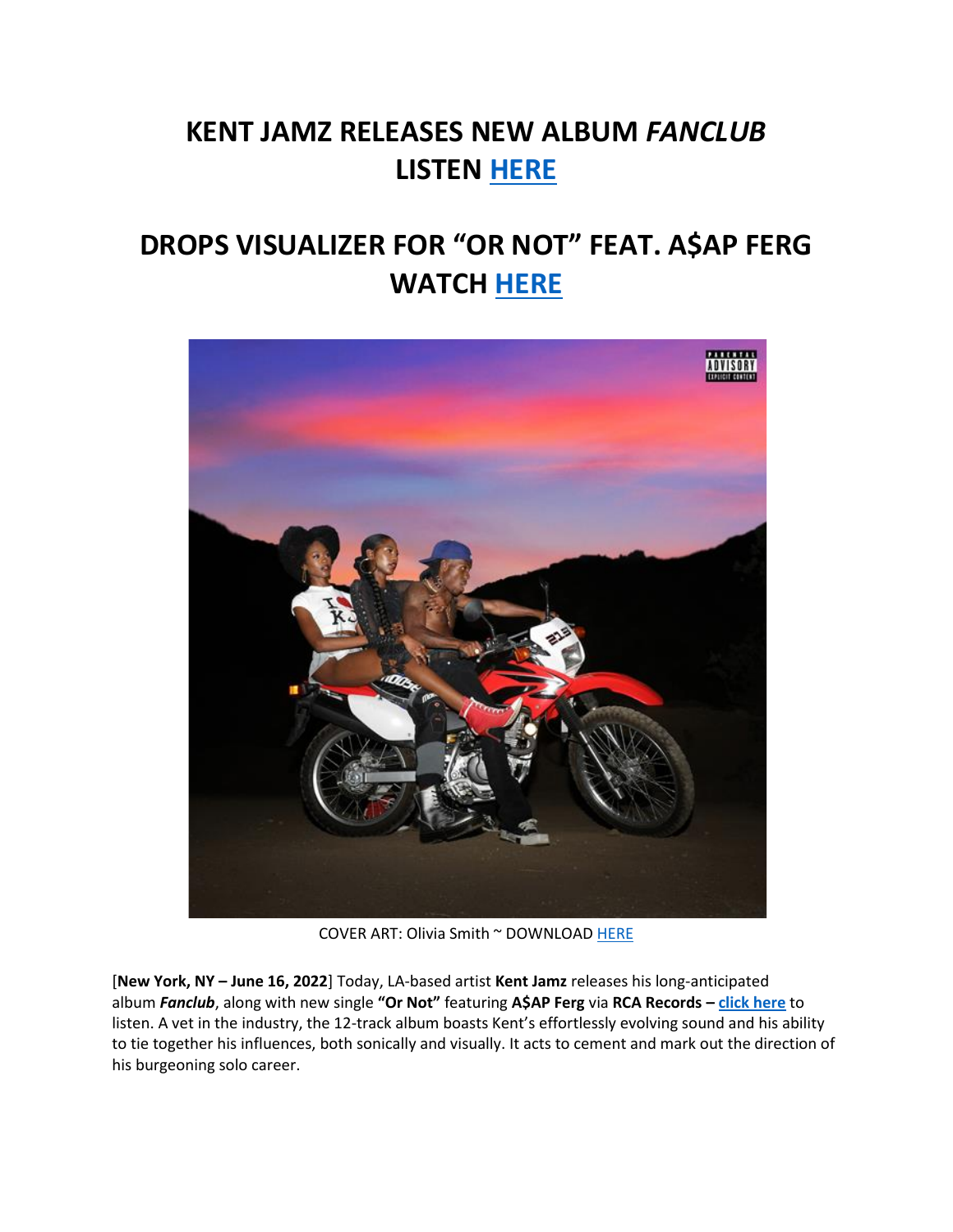Introduction to the project, kicked off with the smooth singles **"All the Smoce"** featuring **GoodJoon** and the cool laidback single **"Rollin' Wit The Homies"** featuring **Buddy,** whose title pays homage to the iconic scene in *Clueless* and is an ode to Kent's friend who passed away during the pandemic. You can find Kent currently on the road in support of the project on Buddy's *Superghetto Tour*, which kicked off in Oakland, CA on June 15<sup>th</sup>

*Fanclub* Tracklist: 01 Intro 02 Rollin Wit The Homies feat. Buddy 03 Set Up 04 Coachella 05 BLOWING Up Your Phone Or Not feat. A\$AP Ferg 06 Ghetto Girl 07 All The SMOCE feat. GoodJoon 08 The Gram 09 wyd way 10 In Search Of 11 Girl Next Door 12 Taj Mahal

## **Stream Fanclub album: [https://KentJamz.lnk.to/FanClub](https://eur01.safelinks.protection.outlook.com/?url=https%3A%2F%2Fkentjamz.lnk.to%2FFanClub&data=05%7C01%7Cnoelle.janasiewicz.sme%40sonymusic.com%7C43bd8ceb31d14005389208da507dd431%7Cf0aff3b791a54aaeaf71c63e1dda2049%7C0%7C0%7C637910798605297108%7CUnknown%7CTWFpbGZsb3d8eyJWIjoiMC4wLjAwMDAiLCJQIjoiV2luMzIiLCJBTiI6Ik1haWwiLCJXVCI6Mn0%3D%7C3000%7C%7C%7C&sdata=8SCASrUiYJGXlrep4dO8SAny92XQsgj4TQTBmws4mCo%3D&reserved=0) Watch "Or Not": [https://KentJamz.lnk.to/OrNotLyric](https://eur01.safelinks.protection.outlook.com/?url=https%3A%2F%2Fkentjamz.lnk.to%2FOrNotLyric&data=05%7C01%7Cnoelle.janasiewicz.sme%40sonymusic.com%7C43bd8ceb31d14005389208da507dd431%7Cf0aff3b791a54aaeaf71c63e1dda2049%7C0%7C0%7C637910798605297108%7CUnknown%7CTWFpbGZsb3d8eyJWIjoiMC4wLjAwMDAiLCJQIjoiV2luMzIiLCJBTiI6Ik1haWwiLCJXVCI6Mn0%3D%7C3000%7C%7C%7C&sdata=ASwKnI3rBBMLviTRbYnuLVpAIwTs94ZpGPxcud0yBvA%3D&reserved=0)**

Born in Atlanta, GA, Kent Jamz moved to Los Angeles when he was just six years old and made it his home. As he grew up, music became a natural part of his life and he immersed himself in it fully. Kent was previously a part of the rap group **OverDoz.** and most recently, released a joint project *Janktape Vol.* 1 with **Buddy** in 2020. He's also written for many artists including **Kendrick Lamar, Childish Gambino, Buddy, Terrace Martin** and more.

Stay tuned for more on Kent Jamz coming soon.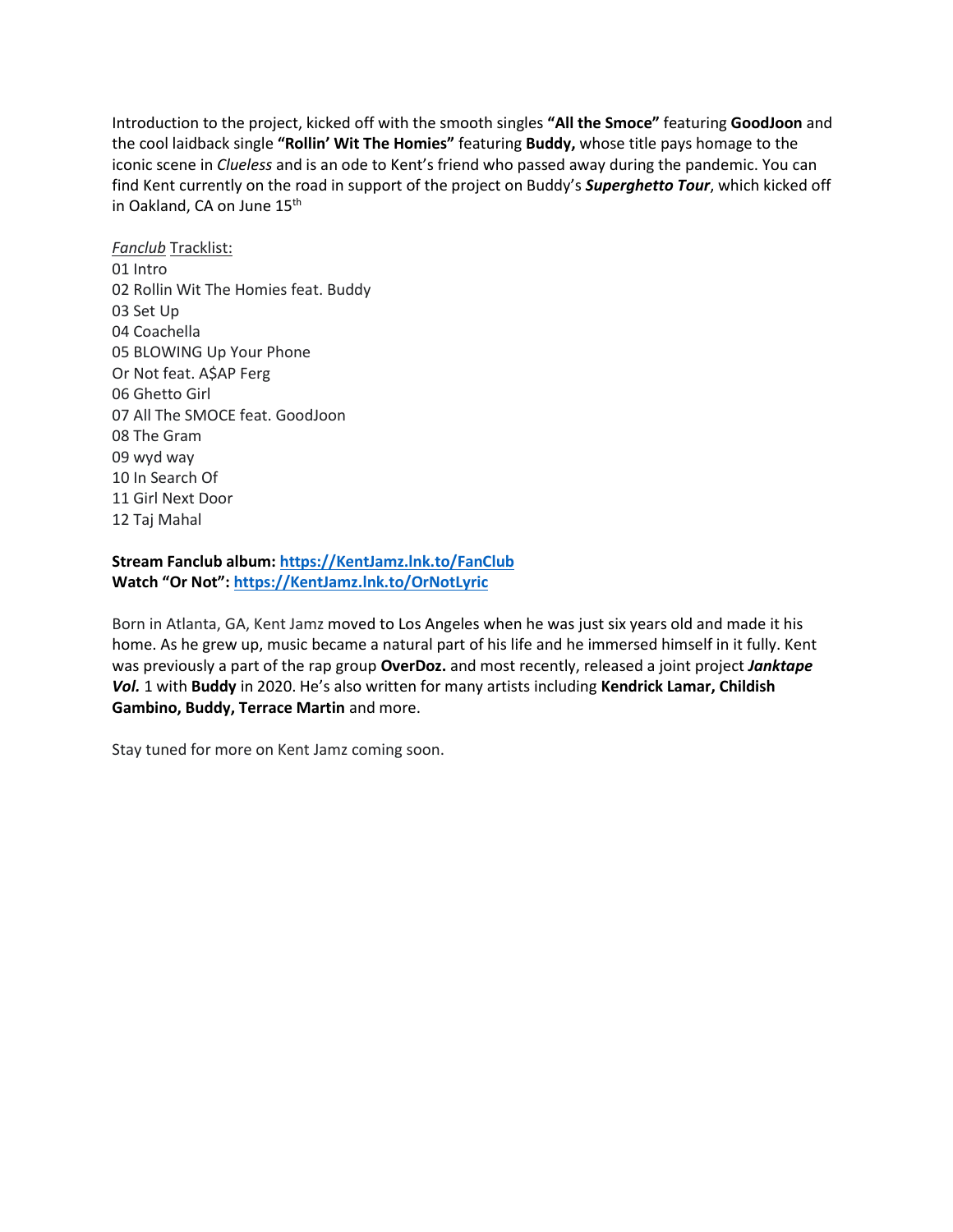

*Photo Credit: Olivia Smith*

**Buy/Stream/Watch "All The Smoce" featuring GoodJoon:** Multi: [https://KentJamz.lnk.to/allthesmoce](https://eur01.safelinks.protection.outlook.com/?url=https%3A%2F%2Fkentjamz.lnk.to%2Fallthesmoce&data=05%7C01%7Cnoelle.janasiewicz.sme%40sonymusic.com%7C43bd8ceb31d14005389208da507dd431%7Cf0aff3b791a54aaeaf71c63e1dda2049%7C0%7C0%7C637910798605297108%7CUnknown%7CTWFpbGZsb3d8eyJWIjoiMC4wLjAwMDAiLCJQIjoiV2luMzIiLCJBTiI6Ik1haWwiLCJXVCI6Mn0%3D%7C3000%7C%7C%7C&sdata=RRS8AbBRgjNZuUkutLeuZq9ILMQWGaYriMAMB521DzQ%3D&reserved=0) YouTube: [https://KentJamz.lnk.to/AllTheSmoceVid](https://eur01.safelinks.protection.outlook.com/?url=https%3A%2F%2Fkentjamz.lnk.to%2FAllTheSmoceVid&data=05%7C01%7Cnoelle.janasiewicz.sme%40sonymusic.com%7C43bd8ceb31d14005389208da507dd431%7Cf0aff3b791a54aaeaf71c63e1dda2049%7C0%7C0%7C637910798605297108%7CUnknown%7CTWFpbGZsb3d8eyJWIjoiMC4wLjAwMDAiLCJQIjoiV2luMzIiLCJBTiI6Ik1haWwiLCJXVCI6Mn0%3D%7C3000%7C%7C%7C&sdata=HJVdycnrUjPxRhLWXYdUCwqusRG13gPOlXOVHSAY224%3D&reserved=0)